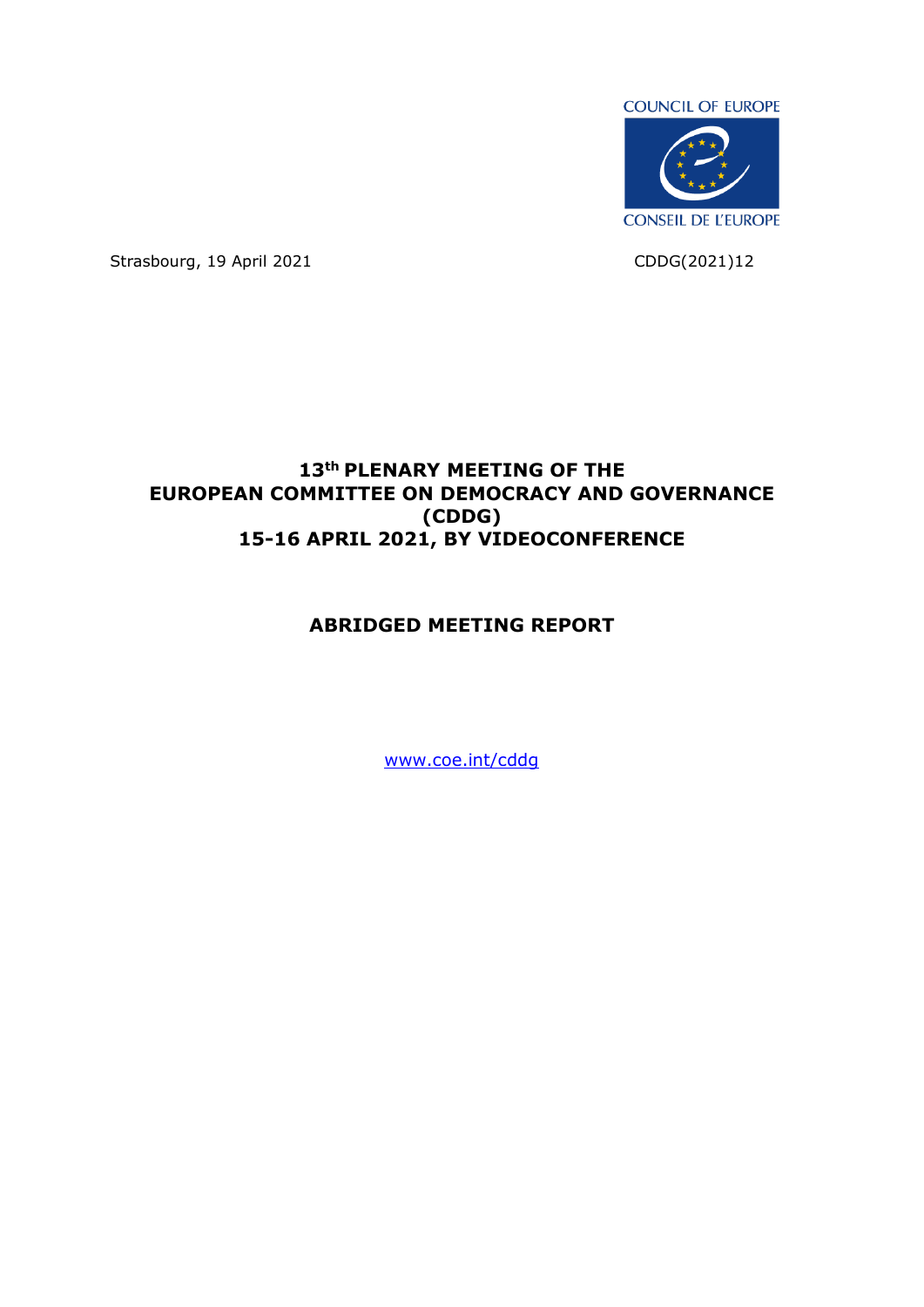At its 13<sup>th</sup> plenary meeting (15-16 April 2021, by videoconference), the European Committee on Democracy and Governance (CDDG):

1. adopted the agenda of the meeting, which was chaired by Mr Markku Mölläri (Finland), Chair of the Committee;

## **Information**

2. took note of the meeting report of the Bureau of the CDDG (held on 29-30 March 2021, by videoconference);

3. heard a presentation by Ms Claudia Luciani, Director of Human Dignity, Equality and Governance (DGII), on Council of Europe developments in areas relating to the terms of reference of the CDDG;

## **Promoting democratic governance through shared experience**

4. held an exchange of views with Mr Vyacheslav Nehoda, Deputy Minister for Territorial Development of Ukraine, on the progress with the decentralisation process in Ukraine;

5. held an exchange of views with Mr Frederic Vallier, Secretary General of the Council of European Municipalities and Regions (CEMR), on various aspects relating to multilevel governance and the response to the Covid-19 pandemic;

6. heard information on law and policy developments in Belgium, Finland, Latvia and United Kingdom;

## **State of implementation of the CDDG activities according to its terms of reference 2020-2021**

7. took note with satisfaction of the progress made in the implementation of its terms of reference 2020-2021;

8. discussed and approved a modified version of the work plan for 2021 including one additional meeting of each working group, and took note of the revised provisional calendar of meetings;

## **Democracy and technology**

9. heard a presentation by Mr Almir Šahović (Bosnia and Herzegovina), Chair of the Working Group on democracy and technology (GT-DT), on the progress made by the working group;

10. heard an update from Mr Peter Andre (Austria), CDDG Rapporteur on democracy and technology and CDDG representative to the Ad hoc Committee on Artificial Intelligence (CAHAI), on activities of the CAHAI and its working groups;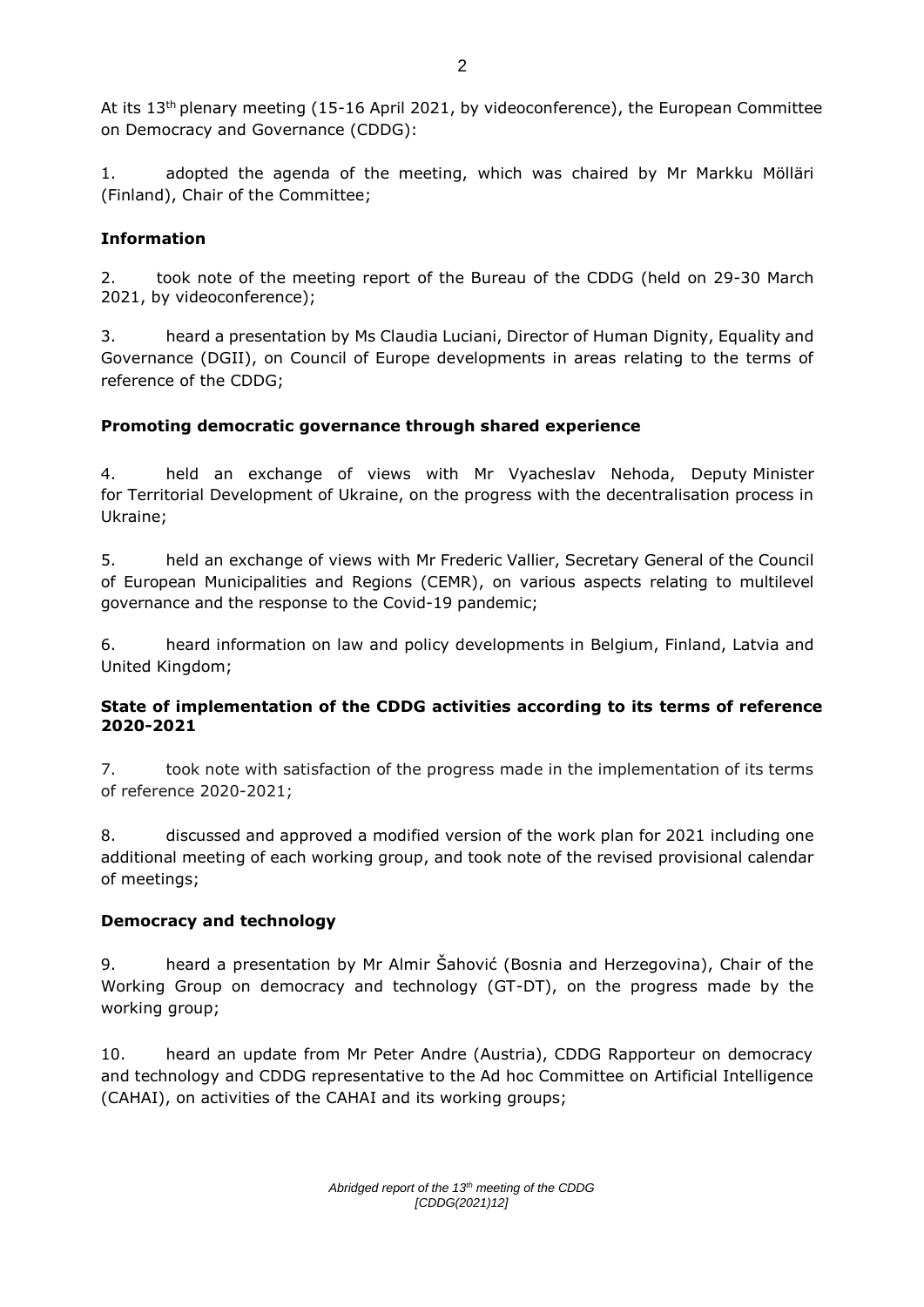11. revised and approved in substance the study on the impact of digital transformation on democracy and good governance and agreed that it should be submitted for final approval by written procedure so as to allow members to submit additional amendments by 25 April 2021 at the latest;

12. considered the analysis of the replies to the questionnaire on new technologies and the different stages of the electoral process and held an exchange of views with the three expert consultants of the GT-DT: Ms Ardita Driza Maurer, University of Zurich, Switzerland; Mr Robert Krimmer, University of Tartu, Estonia; Ms Melanie Volkamer, Karlsruhe Institute of Technology, Germany;

13. held an exchange of views with Mr José Luis Vargas Valdez, Judge at the Federal Electoral Tribunal, and member of the Venice Commission, on the Study of the Venice Commission on "Principles for a fundamental rights-compliant use of digital technologies in [electoral processes](https://www.venice.coe.int/webforms/documents/?pdf=CDL-AD(2020)037-e)";

14. examined a preliminary version of the draft guidelines document on "new technologies and the different stages of the electoral process" and welcomed the document as a good working basis; agreed to examine a revised version of the document at its  $14<sup>th</sup>$ meeting, in view of its final approval;

# **Democratic accountability**

15. heard a presentation by the Secretariat on the progress made by the Working Group on accountability (GT-RE);

16. heard a presentation by, and exchanged views with Mr Jorge Valladares, research and policy expert on political integrity at Transparency International;

17. examined a preliminary draft recommendation for the Committee of Ministers on democratic accountability of elected officials and bodies at local and regional level; agreed to examine a revised version of the document at its  $14<sup>th</sup>$  meeting, in view of its final approval;

# **Introduction of a 4-year Strategic Framework**

18. was informed by the Secretariat on the implications of the 4-year Strategic Framework; held a discussion on possible deliverables to be included in the next 4-year terms of reference;

## **Activities of the Centre of Expertise for Good Governance**

19. heard a presentation by Ms Alina Tatarenko, Head of the Centre of Expertise for Good Governance, on cooperation activities of the Centre and on the European Label of Governance Excellence (ELoGE), including recent decisions of the European Stakeholders' Platform to renew and grant new ELoGE accreditations; expressed appreciation for the work of the Centre of Expertise;